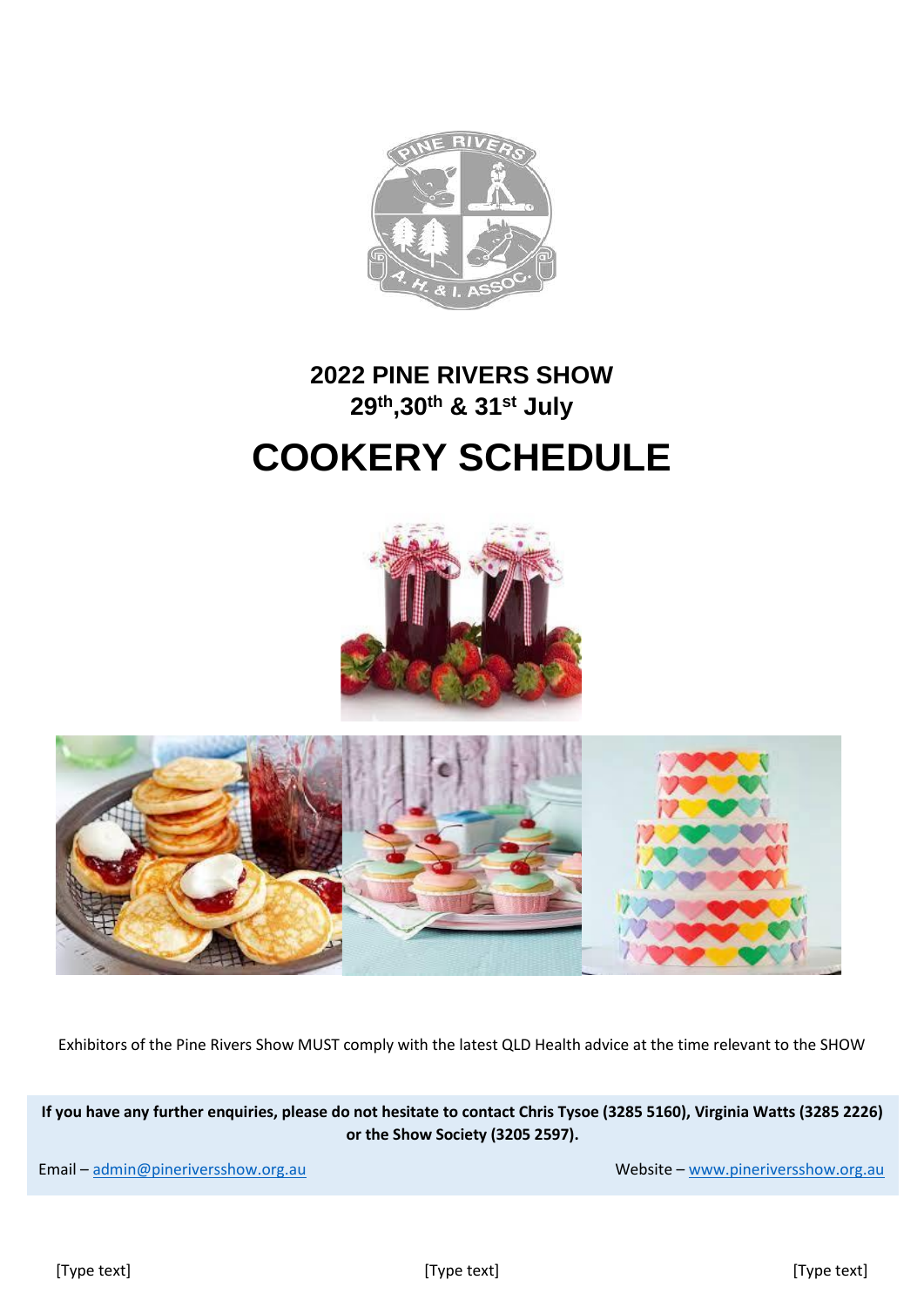# **PINE RIVERS A. H. & I. ASSOCIATION COOKERY SPONSORS Thanks to our Individual Sponsors / Volunteers**

Lawnton Country Markets

Petrie Village Pharmacy

Debbie Bull

Val Ebert

Rebecca Jean

Lyn Hardie

Joanne Heathwood

Anne Hollins

Beth Kent

Lyn Munt

Ray Munt

Erica Read

Penny Smith

Chris Tysoe

Sally Tysoe

Leisa Watts

Rosslyn Watts

Virginia Watts

Cecily Weatherill

Julie Welfare

Ben & Gwen Wiringa

Caren Corby

Kaylene Matheson

Pat Douyere

Keith Watts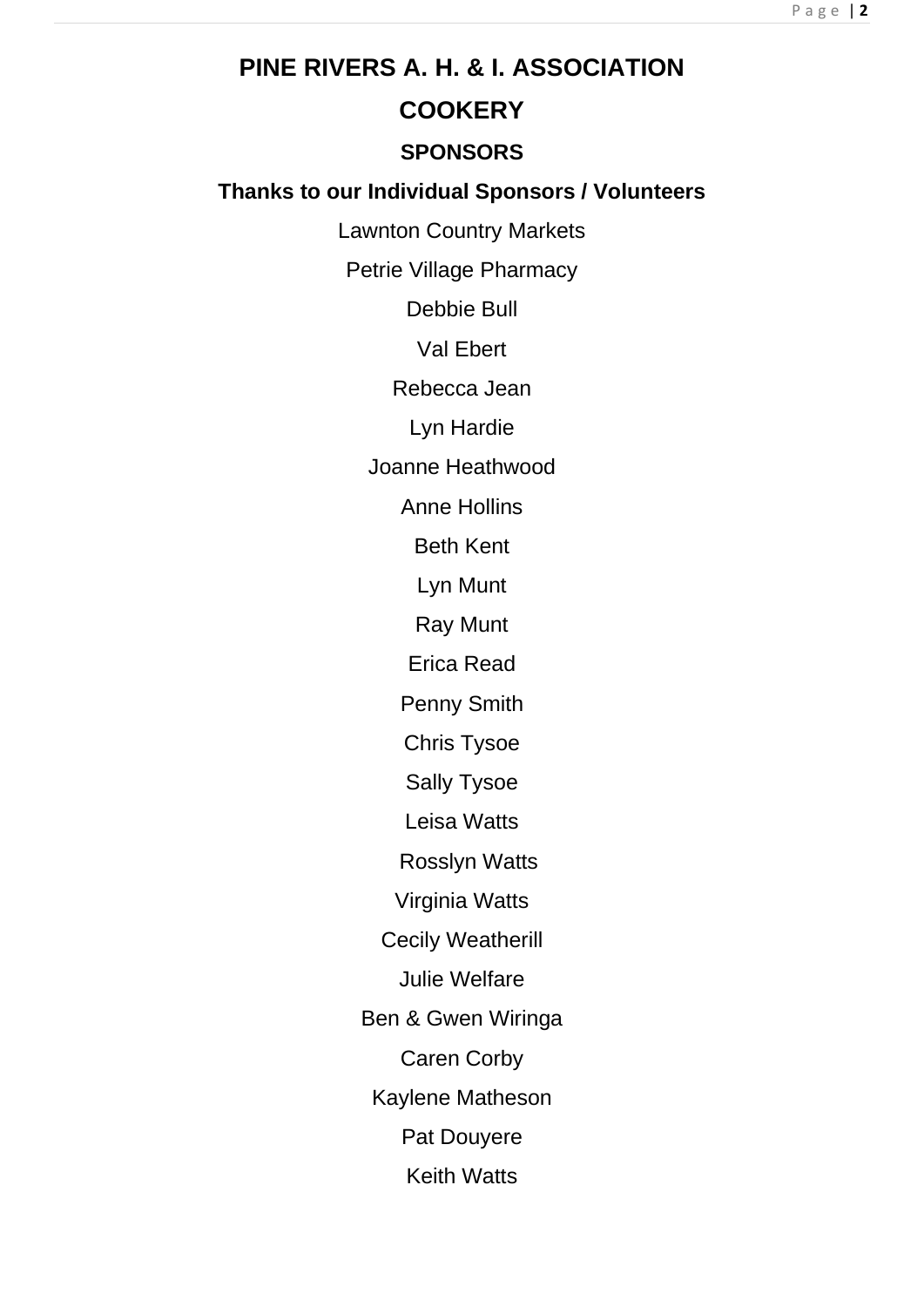#### **READ YOUR SCHEDULE CAREFULLY**

#### **JUDGES' TIPS**

**ALL INGREDIENTS** are best at room temperature and good quality. Forget you own a cake cooler for SHOW WORK. Cool cakes on a folded tea towel, moving them a couple of times to a cooler part of the towel.

**ICING SUGAR** or any other decoration (**TO BE USED ONLY IF STATED IN SCHEDULE**).

**TINS** - make sure they are the correct size and shape as stated in the schedule.

**LINING OF TINS** – do not use foil as this conducts extra heat. Make sure the paper lining is applied correctly in tin corners to ensure a good square cake.

**FRUIT CAKES** – are not to be iced or decorated in any way. They should have a nice smooth top.

**ICING** – ice only if stated in schedule and on top only unless otherwise stated. **Don't** let icing run over sides of cake.

**CAKES** – check type. Chocolate = chocolate icing, Orange = orange flavoured, Kentish = chocolate icing, Carrot = plain white or lemon flavoured (**not cream cheese**).

**SCONES** – to be 5cm round. Show work scones should **not touch** while cooking and any excess flour should be dusted off with a soft cloth before showing.

**BISCUITS** – should be crisp, break with a snap and be uniform in size.

**SLICES** – unless otherwise stated should be 2 or 3 layers and cut into 5cm squares.

**PIKELETS** – for a good size, pour 1 tablespoon of mixture from point of spoon for a nice round shape, and cook evenly on both sides for a golden colour.

**CHOCOLATE FUDGE** – do not overmix as it will grain too much and be hard.

**MARSHMALLOWS** – should be firm to touch. Check Class to see if they should be rolled in coconut, icing sugar, plain or toasted.

**COCONUT ICE** – white and pink both layers should be the same thickness. The pink layer is to be a delicate pink **not** bright (don't overcook).

**JAMS** – make sure you have correct size bottles and labelled.

**CITRUS FRUIT** – lemon, orange etc. are marmalades. **Do not enter them in a Jam Class**. Don't fill bottles too quickly after cooking as fruit will rise. Remove scum as it appears. Don't stir it into the mixture so it is not on top after bottling.

**RIND OF FRUIT** – to be cut finely. Do **not** put through a blender as this makes the jam cloudy – not good for 'Show Work'.

**DECORATED ICED CAKE** – Novelty e.g. truck/vase of flowers/guitar **not just round or square.**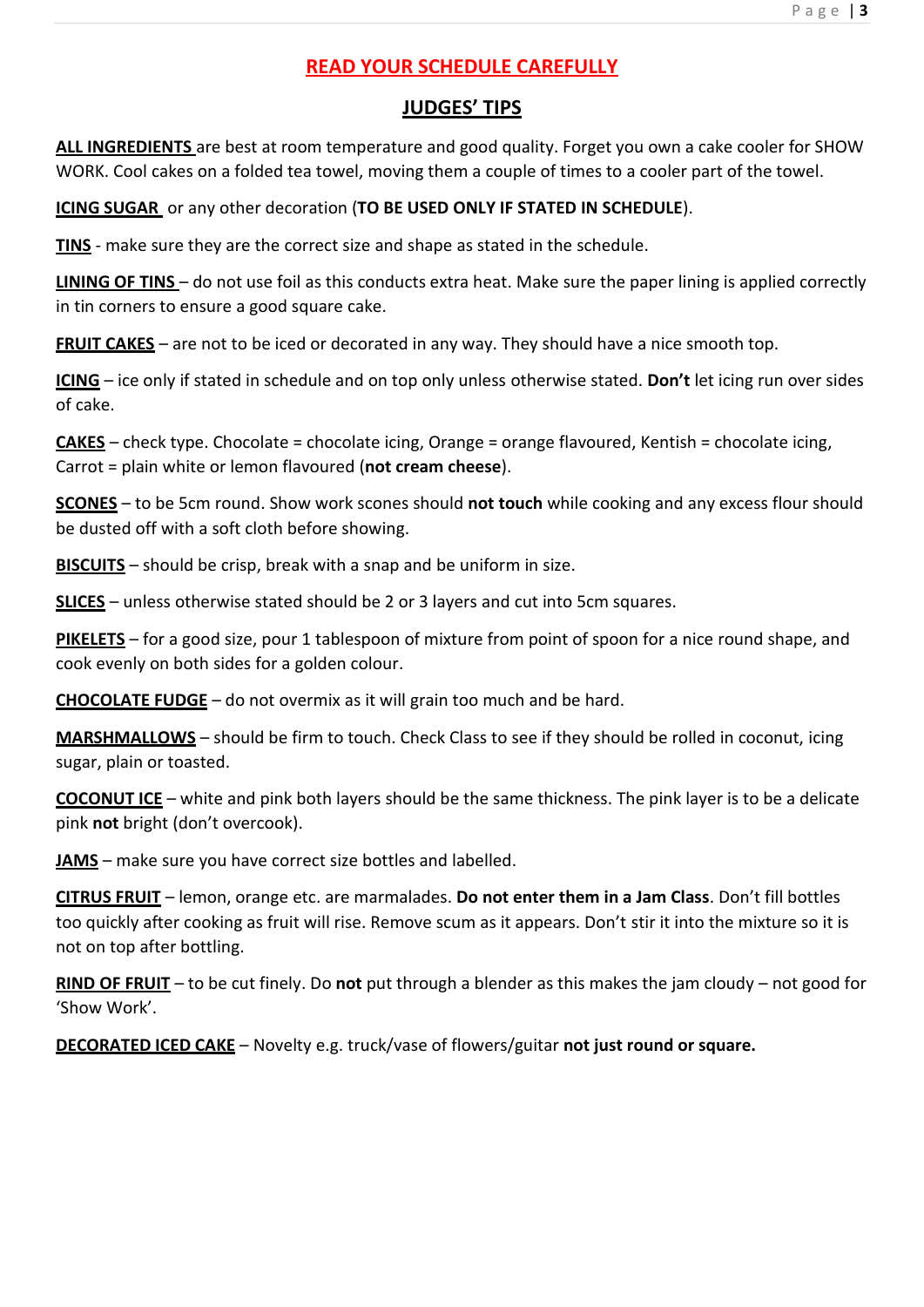### **COOKERY**

| <b>CONTACTS</b>               |                                                                                                                                                                                                                                                                                                                                                                                                                                                                   |                          |  |
|-------------------------------|-------------------------------------------------------------------------------------------------------------------------------------------------------------------------------------------------------------------------------------------------------------------------------------------------------------------------------------------------------------------------------------------------------------------------------------------------------------------|--------------------------|--|
| <b>CHIEF STEWARDS</b>         | <b>Christine Tysoe</b>                                                                                                                                                                                                                                                                                                                                                                                                                                            | 07 3285 5160             |  |
|                               | Virginia Watts                                                                                                                                                                                                                                                                                                                                                                                                                                                    | 07 3285 2226             |  |
| <b>SHOW SOCIETY</b>           | Elizabeth Cathcart (Operations Manager)                                                                                                                                                                                                                                                                                                                                                                                                                           | 07 3205 2597             |  |
|                               | Email: admin@pineriversshow.org.au                                                                                                                                                                                                                                                                                                                                                                                                                                |                          |  |
| <b>ENTRY</b>                  |                                                                                                                                                                                                                                                                                                                                                                                                                                                                   |                          |  |
| <b>LOCATION</b>               | Cookery Pavilion, Pine Rivers Showgrounds<br>757 Gympie Rd, Lawnton QLD                                                                                                                                                                                                                                                                                                                                                                                           |                          |  |
| <b>FEES</b>                   | <b>Adult Classes</b>                                                                                                                                                                                                                                                                                                                                                                                                                                              | \$2.00 / class           |  |
|                               | Children / Students                                                                                                                                                                                                                                                                                                                                                                                                                                               | \$1.50 / class           |  |
| <b>RECEIVING</b>              | Wednesday, 27th July 2021                                                                                                                                                                                                                                                                                                                                                                                                                                         | $4.00pm - 6.00pm$        |  |
| <b>HOURS</b>                  | Thursday, 28th July 2021                                                                                                                                                                                                                                                                                                                                                                                                                                          | $9.00am - 11.00am$       |  |
| <b>COLLECTION</b>             | All Entries can be collected on Sunday, 31 <sup>st</sup> July 2022 from 4.30pm to<br>$\bullet$<br>6.00pm.<br>NO VEHICLES WILL BE PERMITTED ON THE SHOWGROUNDS UNTIL<br>AFTER 5.00PM ON THE SUNDAY 31st July 2022<br>No entry is to be removed prior to 4.00pm and then only with the consent of a<br>Chief Steward.<br>If you are unable to collect your entries by 6.00pm and have not made other<br>$\bullet$<br>arrangements your entries will be disposed of. |                          |  |
|                               |                                                                                                                                                                                                                                                                                                                                                                                                                                                                   | $1^{st}$ Prize = \$20.00 |  |
|                               | <b>Adult Classes</b>                                                                                                                                                                                                                                                                                                                                                                                                                                              | $2^{nd}$ Prize = \$15.00 |  |
| <b>PRIZE MONEY</b>            |                                                                                                                                                                                                                                                                                                                                                                                                                                                                   | $3rd$ Prize = \$10.00    |  |
|                               |                                                                                                                                                                                                                                                                                                                                                                                                                                                                   | $1^{st}$ Prize = \$10.00 |  |
|                               | Children / Students                                                                                                                                                                                                                                                                                                                                                                                                                                               | $2^{nd}$ Prize = \$7.00  |  |
|                               |                                                                                                                                                                                                                                                                                                                                                                                                                                                                   | $3^{rd}$ Prize = \$5.00  |  |
| <b>TEDMS &amp; CONDITIONS</b> |                                                                                                                                                                                                                                                                                                                                                                                                                                                                   |                          |  |

#### **TERMS & CONDITIONS**

- Multiple entries in the same class are accepted permitting that the entries have been made from separate batches.
- The Chief Steward/s reserve the right to declare a non-competition in any class in which there are fewer than three (3) entries.
- The Chief Steward/s have the right to determine matters relating to any Class in Cookery Section 7.
- The judge/s shall have the power to award a second place only if the entry is not considered worthy of a first place and shall not award any place if the entry is not of sufficient merit.
- Any prize monies stated above may be substituted with a trophy or voucher to the same value.
- All entries are to be presented on white, recyclable plates of a suitable size. A heavier base can be used for fruit cakes if so desired.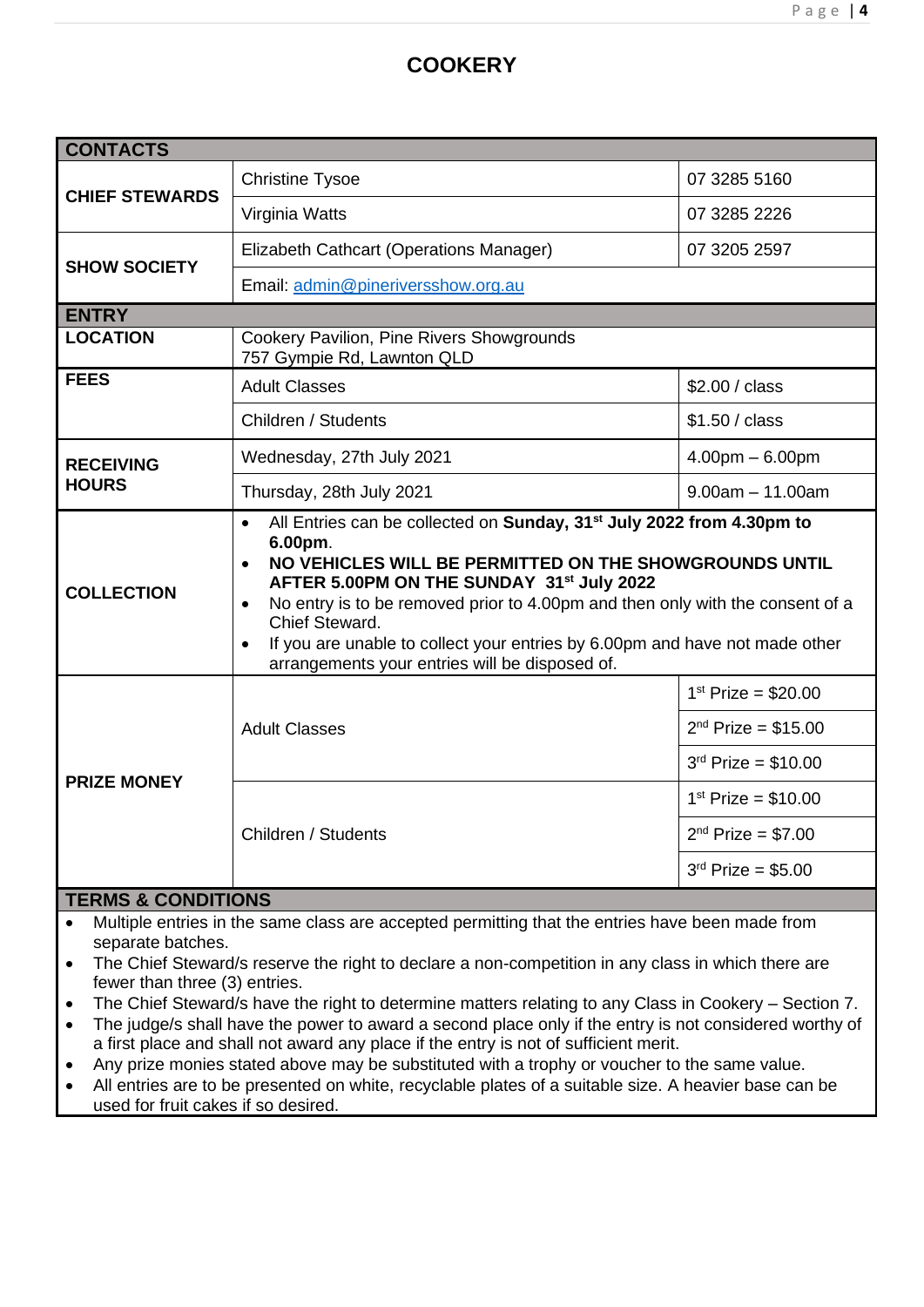#### P a g e | **5**

#### \*\*CHAMPION ENTRY: CLASS 1-32\*\* \*\*ENCOURAGEMENT: 1-32\*\*

| <b>Class</b>   | <b>Description</b>                  | <b>Criteria</b>                                             |
|----------------|-------------------------------------|-------------------------------------------------------------|
|                | <b>Rich Fruit Cake</b>              | Mixture to contain no less than 500g fruit.<br>$\bullet$    |
| 1              |                                     | 20cm square tin.<br>$\bullet$                               |
|                |                                     | No decoration.<br>$\bullet$                                 |
| $\overline{2}$ | <b>Muffins</b> (any variety)        | 4 only.<br>$\bullet$                                        |
|                | <b>Date or Fruit Scones</b>         | 6 only.<br>$\bullet$                                        |
| 3              |                                     | 5cm diameter.<br>$\bullet$                                  |
|                | "Dot Gall" Encouragement Award      | 6 only.<br>$\bullet$                                        |
| 4              | <b>Plain Scones</b>                 | Approx. 5cm diameter.<br>$\bullet$                          |
|                | <b>Pumpkin Scones</b>               | 6 only.<br>$\bullet$                                        |
| 5              |                                     | Approx. 5cm diameter.<br>$\bullet$                          |
| 6              | <b>Small Tarts (any filling)</b>    | 6 only.<br>$\bullet$                                        |
| $\overline{7}$ | <b>Ginger Nut Biscuits</b>          |                                                             |
| 8              | <b>ANZAC Biscuits</b>               | 6 only.<br>$\bullet$                                        |
|                |                                     | $\bullet$<br>6 only.                                        |
| 9              | <b>Date Roll</b>                    | Cooked in closed round tin approx. 8cm x 18cm.<br>$\bullet$ |
| 10             | <b>Tea Cake</b>                     | Any variety.<br>$\bullet$                                   |
|                | <b>Chocolate Bar Cake</b>           | Approx. tin size 22cm x 12cm x 6cm.<br>$\bullet$            |
| 11             |                                     | Chocolate icing.<br>$\bullet$                               |
|                |                                     | Iced on top only.<br>$\bullet$                              |
|                | <b>Orange Bar Cake</b>              | Approx. tin size 22cm x 12cm x 6cm.<br>$\bullet$            |
| 12             |                                     | Orange flavoured icing.<br>$\bullet$                        |
|                |                                     | Iced on top only.<br>$\bullet$                              |
|                | "Deanne Brough" Encouragement Award | Approx. tin size 22cm x 12cm x 6cm.<br>$\bullet$            |
| 13             | <b>Carrot Bar Cake</b>              | Lemon flavoured icing.<br>$\bullet$                         |
|                |                                     | Iced on top only.<br>$\bullet$                              |
|                | <b>Banana Cake</b>                  | Ring tin only.<br>$\bullet$                                 |
| 14             |                                     | Lemon flavoured icing.<br>$\bullet$                         |
|                |                                     | Iced on top only.<br>$\bullet$                              |
|                | <b>Ginger Cake</b>                  | Approx. 20cm round tin.<br>$\bullet$                        |
| 15             |                                     | Iced on top only.<br>$\bullet$                              |
|                |                                     | Decorated with ginger.<br>$\bullet$                         |
| 16             | <b>Pikelets</b>                     | 6 only.<br>$\bullet$                                        |
|                | <b>Iced Patty Cakes</b>             | 6 only.<br>$\bullet$                                        |
|                |                                     | Cooked in patty tins.                                       |
| 17             |                                     | <b>NO PAPERS</b>                                            |
|                |                                     | <b>JUDGED ON CAKE ONLY</b>                                  |
|                | <b>Plum Pudding</b>                 | Boiled in cloth.<br>$\bullet$                               |
| 18             |                                     |                                                             |
|                | <b>Steamed Plum Pudding</b>         | Approx. 15cm basin.<br>$\bullet$                            |
| 19             |                                     |                                                             |
|                | <b>Pumpkin Fruit Cake</b>           | Mixture to contain no more than 250g of mixed<br>$\bullet$  |
|                |                                     | fruit.                                                      |
|                |                                     | 20cm square tin.                                            |
|                |                                     | Un-iced.                                                    |
| 20             |                                     |                                                             |
|                |                                     |                                                             |
|                |                                     |                                                             |
|                |                                     |                                                             |
|                |                                     |                                                             |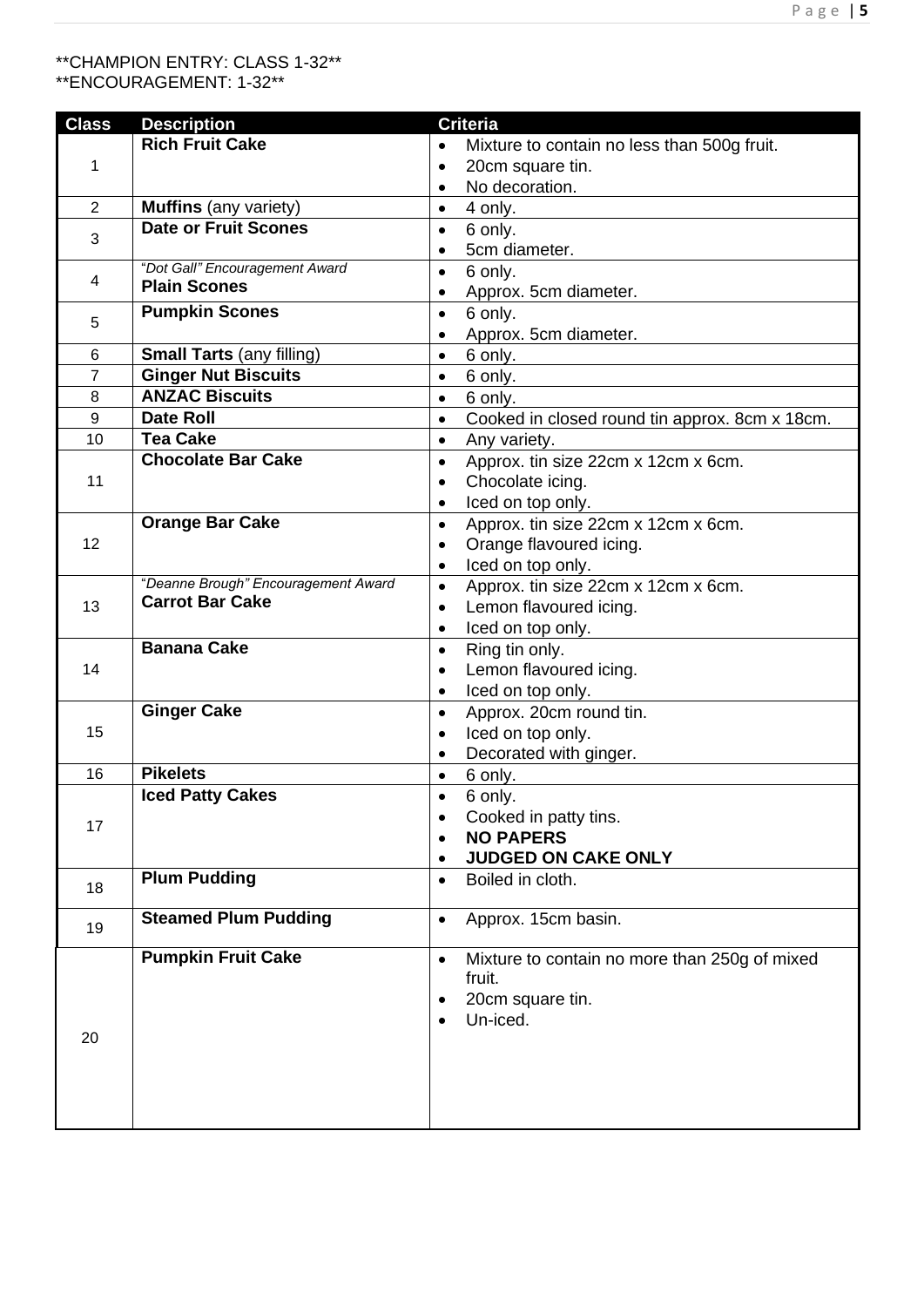| <b>Class</b> | <b>Description</b>                               | <b>Criteria</b>                                                                  |
|--------------|--------------------------------------------------|----------------------------------------------------------------------------------|
|              | <b>Sultana Cake</b>                              | Mixture to contain no more than 250g of sultanas.<br>$\bullet$                   |
|              |                                                  | 20cm square tin.<br>$\bullet$                                                    |
| 21           |                                                  | Must not be boiled.<br>$\bullet$                                                 |
|              |                                                  | Un-iced.<br>$\bullet$                                                            |
|              | <b>Boiled Fruit Cake</b>                         | Mixture to contain no more than 375g of mixed<br>$\bullet$                       |
|              |                                                  | fruit.                                                                           |
| 22           |                                                  | 20cm square tin.                                                                 |
|              |                                                  | Un-iced.<br>$\bullet$                                                            |
| 23           | <b>Gluten Free Cake</b>                          | Un-iced.<br>$\bullet$                                                            |
| 24           | <b>Gluten Free Slice</b>                         | 6 pieces only<br>$\bullet$                                                       |
| 25           | <b>Chocolate Slice</b>                           | 6 pieces only<br>$\bullet$                                                       |
| 26           | <b>Damper</b>                                    |                                                                                  |
| 27           | <b>Loaf of Homemade Bread</b>                    | $\bullet$<br>Any variety.                                                        |
| 28           | <b>Loaf of Homemade Bread</b>                    | Gluten free.<br>$\bullet$                                                        |
|              |                                                  | DECORATED CAKES (JUDGED ON DECORATION ONLY)                                      |
| 29           | <b>Special Occasion Cake</b>                     |                                                                                  |
| 30           | <b>Best Decorated Cake by a Novice</b>           | Novice-a person who has not previously won 1 <sup>st</sup> place at any<br>Show. |
| 31           | <b>Decorated Patty Cake</b>                      | <b>Judged on Decoration only</b>                                                 |
| 32           | <b>Decorated Wedding Cake</b>                    |                                                                                  |
| 33           | <b>Decorated Novelty Cake</b>                    |                                                                                  |
|              |                                                  | <b>SWEETS</b> (Aggregate Points Classes 34-37)                                   |
|              | <b>Coconut Ice</b>                               | 6 pieces only.<br>$\bullet$                                                      |
| 34           |                                                  | Pink and white.<br>$\bullet$                                                     |
|              |                                                  | Cooked - No copha<br>$\bullet$                                                   |
|              | <b>Marshmallows</b>                              | 6 pieces only.<br>$\bullet$                                                      |
| 35           |                                                  | 3 x plain (icing sugar outer).                                                   |
|              |                                                  | 3 x toasted coconut outer.                                                       |
| 36           | <b>Chocolate Fudge</b>                           | $\bullet$<br>6 pieces only.                                                      |
| 37           | <b>Rocky Road</b>                                | $\bullet$<br>6 pieces only.                                                      |
| 38           | <b>Rum Balls</b>                                 | 6 pieces only.                                                                   |
|              |                                                  | HOMEMADE PRESERVES & PICKLES (Aggregate Points - sash awarded)                   |
| 39           | <b>Lemon Marmalade</b>                           |                                                                                  |
| 40           | <b>Orange Marmalade</b>                          |                                                                                  |
| 41           | <b>Marmalade</b>                                 |                                                                                  |
|              | (any other variety)                              |                                                                                  |
| 42           | Rosella Jam                                      |                                                                                  |
| 43           | <b>Strawberry Jam</b>                            |                                                                                  |
| 44           | Jam (any other variety)                          |                                                                                  |
| 45           | <b>Apple Jelly</b>                               |                                                                                  |
| 46<br>47     | Jelly (any other variety)<br><b>Lemon Butter</b> |                                                                                  |
| 48           | <b>Passionfruit Butter</b>                       |                                                                                  |
| 49           | <b>Chutney</b> (any other variety)               |                                                                                  |
| 50           | <b>Relish</b>                                    |                                                                                  |
| 51           | <b>Mustard Mixed Vegetable Pickles</b>           |                                                                                  |
| 52           | <b>Clear Mixed Vegetable Pickles</b>             |                                                                                  |
| 53           | <b>Pickled Onions in White Vinegar</b>           |                                                                                  |
| 54           | Pickles (any other variety)                      |                                                                                  |
| 55           | <b>Sweet Chilli Sauce</b>                        | Presented in a 375g or 500g bottle only.                                         |
|              |                                                  |                                                                                  |
|              |                                                  |                                                                                  |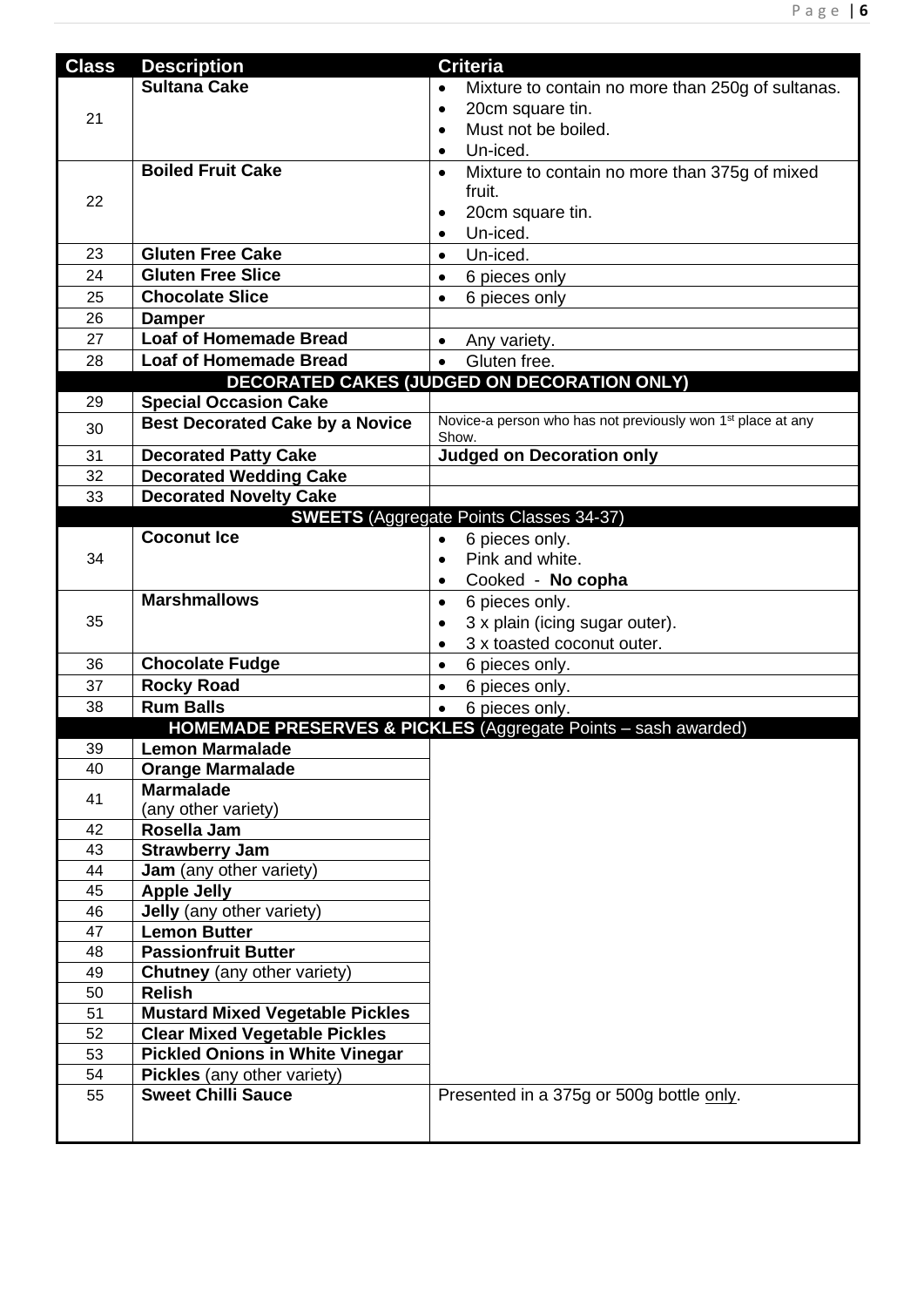|                                           | <b>PREP, KINDY &amp; PLAYGROUP</b> | <b>CHILDREN / STUDENT SECTION</b>                                 |
|-------------------------------------------|------------------------------------|-------------------------------------------------------------------|
|                                           |                                    |                                                                   |
| 56                                        | <b>Best Decorated Biscuit</b>      | Arnott's Milk Arrowroot biscuit only.                             |
| <b>GRADE 1</b>                            |                                    |                                                                   |
| 57                                        | <b>ANZAC Biscuits</b>              | 4 only.                                                           |
| 58                                        | <b>Betty Crocker</b>               | Rainbow cookie mix                                                |
|                                           | <b>GRADES 2, 3 &amp; 4</b>         |                                                                   |
| 59                                        | <b>Pikelets</b>                    | 4 only.<br>$\bullet$                                              |
| 60                                        | Jam Drops                          | 4 only.<br>$\bullet$                                              |
| 61                                        | <b>Packet Cake</b>                 | Packet to accompany entry.<br>$\bullet$                           |
| 62                                        | <b>Edible Necklace</b>             | Create your necklace using edible sweets/ Vegetables<br>$\bullet$ |
| <b>GRADES 5 &amp; 6</b>                   |                                    |                                                                   |
| 63                                        | <b>Plain Scones</b>                | 4 only.<br>$\bullet$                                              |
| 64                                        | <b>Chocolate Chip Biscuits</b>     | 4 only.<br>$\bullet$                                              |
| 65                                        | <b>LAZY DAISY CAKE</b>             | Must follow recipe below<br>$\bullet$                             |
| <b>HIGH SCHOOL</b>                        |                                    |                                                                   |
| 66                                        | <b>Biscuits</b>                    | 3 only.<br>$\bullet$                                              |
|                                           |                                    | 3 different varieties.<br>$\bullet$                               |
| 67                                        | <b>Patty Cakes</b>                 | 4 only.<br>$\bullet$                                              |
|                                           |                                    | Cooked in patty papers.<br>$\bullet$                              |
| 68                                        | <b>Chocolate Cake</b>              | Chocolate icing.<br>$\bullet$                                     |
|                                           |                                    | Not packet.                                                       |
| <b>SPECIAL PRIZE - OPEN TO ALL GRADES</b> |                                    |                                                                   |
| 69                                        | <b>Decorated Novelty Cake</b>      | Theme: "Agriculture"                                              |
|                                           | <b>SPECIAL NEEDS</b>               |                                                                   |
| 70                                        | Special School                     | Open - Any item<br>$\bullet$                                      |
| 71                                        | Adults 18+                         | Open - Any item<br>$\bullet$                                      |

Special thanks to the supporters of the Champion and Encouragement prizes:

| Encouragement | Class 4  | Prize donated by Chris Tysoe & Virginia Watts |
|---------------|----------|-----------------------------------------------|
| Encouragement | Class 13 | Prize donated by Julie Welfare                |
| Encouragement | Class 70 | Prize donated by Chris Tysoe & Virginia Watts |

#### **Class 65** *Lazy Daisy Cake Recipe*

125g soft butter 125g sugar ½ packet jelly crystals – any flavour 2 eggs 1 ¾ cups SR flour 1/3 cup milk Method: Combine all ingredients in a bowl. Stir until just blended. Beat for 3 minutes on medium speed. Bake in loaf tin 35-40 minutes in moderate oven. To be iced and decorated with jellybeans.